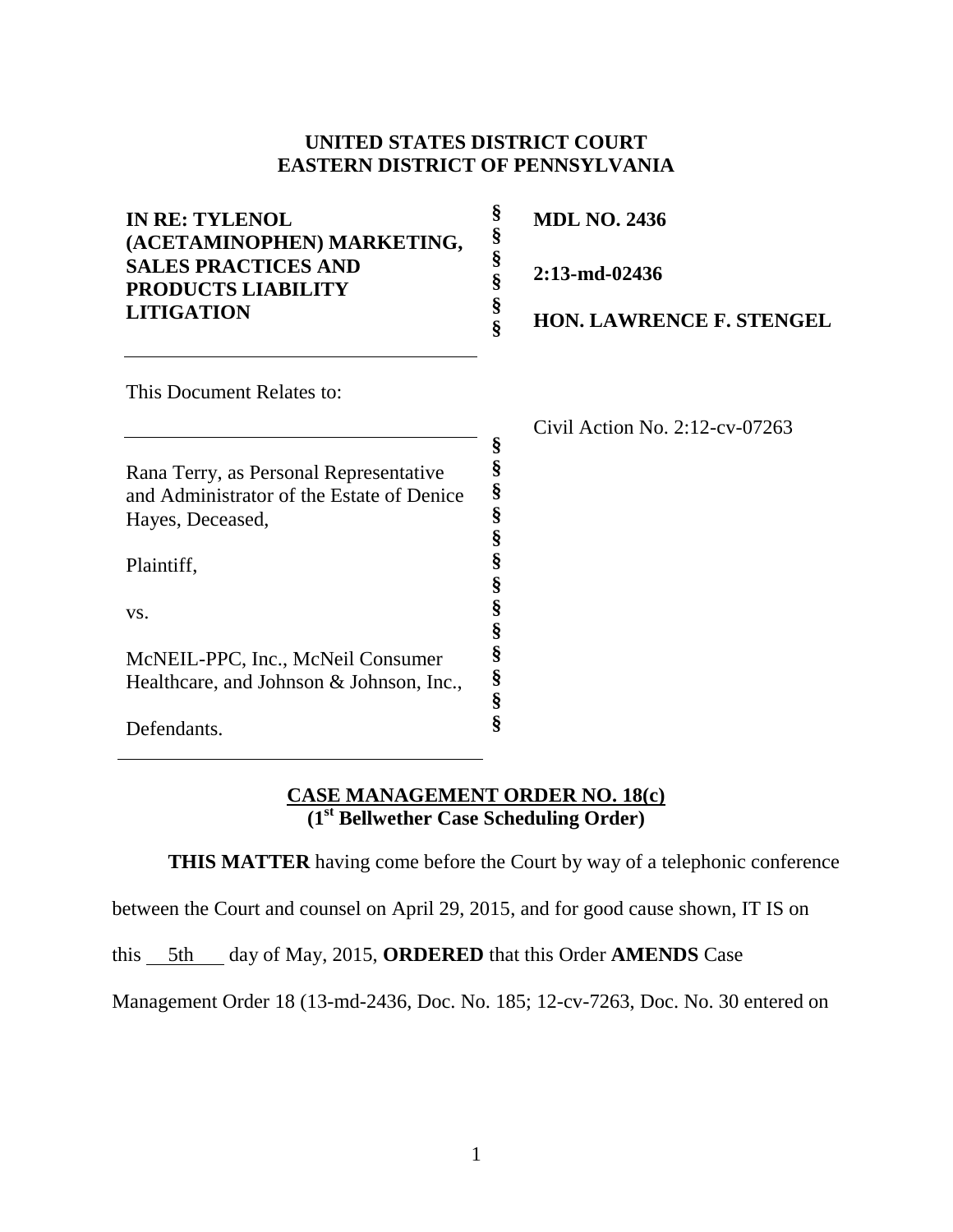January 29, 2015), and all subsequent revisions of Case Management Order  $18<sup>1</sup>$  as follows:

- 1. The case of Rana Terry v. McNeil-PPC, Inc., et al., Civil Action No. 2:12-cv-07263 ("the Terry case"), is selected as the first bellwether case to proceed to trial from the Tylenol liver injury cases pending in MDL No. 2436.
- 2. The trial of the Terry case shall commence on **Monday, October 26, 2015**, with the reporting of the venire for completion of jury questionnaires. Pre-trial proceedings in the Terry case shall be completed in accordance with the below schedule:

## **EXPERT DEADLINES**

| Plaintiffs' Identification of Expert | Monday, February 16, 2015 |
|--------------------------------------|---------------------------|
| Witnesses and Disclosure of Expert   |                           |
| Reports                              |                           |
|                                      |                           |
| Defendants' Identification of Expert | Friday, March 27, 2015    |
| Witnesses and Disclosure of Expert   |                           |
| Reports                              |                           |
|                                      |                           |
| <b>Expert Deposition Deadline</b>    | Friday, May 29, 2015      |
|                                      |                           |

No deposition of a Plaintiffs' Expert shall occur prior to Defendants' Experts' Disclosures with regard to the corresponding Expert of Defendants. The scope of expert depositions shall be consistent with the guidance that the Court provided to the parties as

 $\overline{\phantom{a}}$  $1 \text{ See } 13\text{-}$ md-2436, Doc. No. 187 (CMO 18(a)), Doc. No. 197 (CMO 18(b)); 12-cv-7263, Doc. No. 31 (CMO 18(a)), Doc. No. 32 (CMO 18(b)).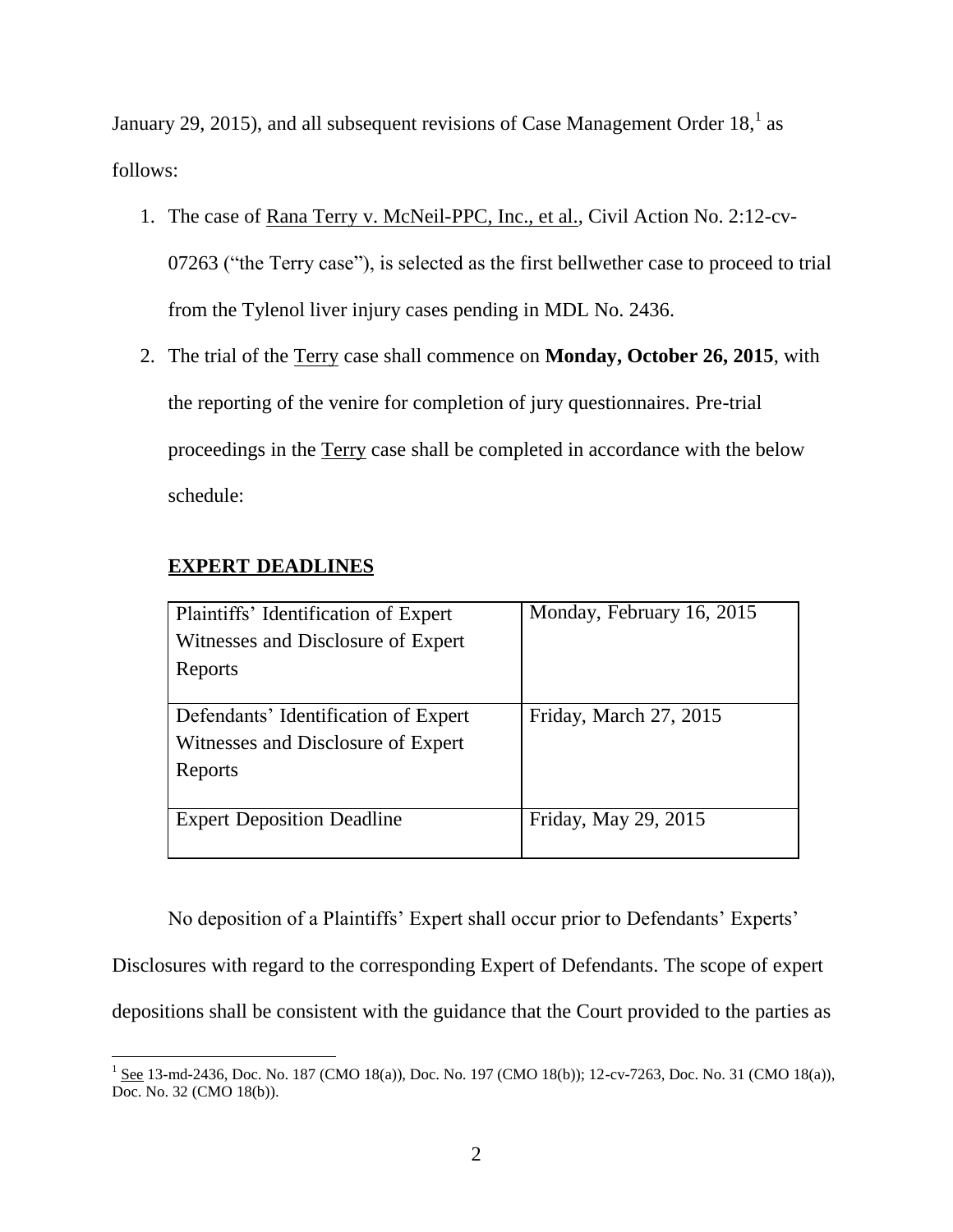expressed during the May 20, 2014 status conference in this case. *(See, May 20, 2014 status conference transcript as pgs. 26-36).* Accordingly, the parties shall in good faith not unnecessarily seek to undertake duplicative questioning of an expert whose deposition was taken in the Lyles proceeding. Expert depositions will proceed to the extent feasible in accommodation of the schedules of the experts, with the deposition of the Plaintiffs' Expert on a particular subject or issue to occur first, followed by the deposition of the corresponding Defendants' Expert. This does not change the presumptive limitation of 7 hours of deposition time of an expert.

#### **MOTIONS PRACTICE**

l

| Dispositive Motions Due                         | Friday, May 22, 2015               |
|-------------------------------------------------|------------------------------------|
| Dispositive Oppositions $Due2$                  | Friday, June 5, 2015               |
| Motions in Limine Filed                         | Wednesday, May 27, 2015            |
| Motions in Limine Oppositions<br>$\text{Die}^3$ | Wednesday, June 10, 2015           |
| Oral Argument on                                | Wednesday, June 24, 2015           |
| Dispositive Motions $\&$                        | (at the monthly status conference) |
| Motions in Limine                               |                                    |

 $2^2$  The parties may move for leave of court to file Reply briefing. Motions for leave to file Reply briefing shall be filed on or before June 12, 2015.

<sup>&</sup>lt;sup>3</sup> The parties may move for leave of court to file Reply briefing. Motions for leave to file Reply briefing shall be filed on or before June 17, 2015.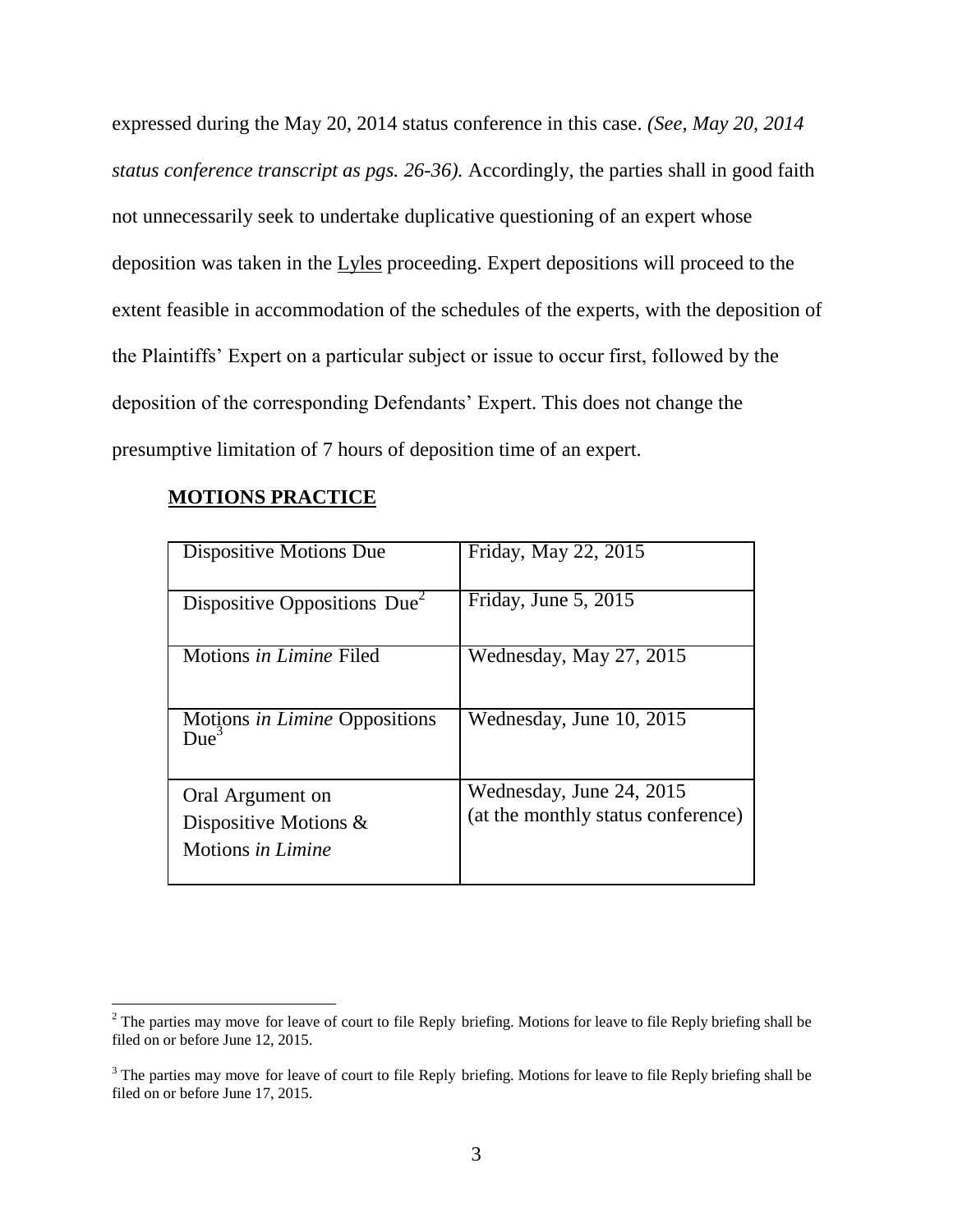| <b>Daubert Motions Due</b>                                                                                        | Friday, June 12, 2015                                        |
|-------------------------------------------------------------------------------------------------------------------|--------------------------------------------------------------|
| Daubert Oppositions Due <sup>4</sup>                                                                              | Friday, June 26, 2015                                        |
| Oral Argument on Daubert                                                                                          | Wednesday, July 22, 2015                                     |
| <b>Motions</b>                                                                                                    | (at the monthly status conference)                           |
| Parties' Motions Regarding Use<br>of Confidential/Highly<br>Confidential Information at Trial<br>Due <sup>5</sup> | Friday, July 31, 2015                                        |
| Oppositions to Motions on<br>Confidential/Highly Confidential<br><b>Information Usage at Trial Due</b>            | Friday, August 14, 2015                                      |
| Oral Argument on Confidential<br><b>Information Motions</b>                                                       | Wednesday, August 26, 2015<br>(at monthly status conference) |

## **JURY INSTRUCTIONS**

| Proposed Jury Instructions | Friday, September 25, 2015 |
|----------------------------|----------------------------|
|                            |                            |

## **TRIAL WITNESS LISTS**

| Plaintiffs' & Defendants'      | Friday, August 7, 2015 |
|--------------------------------|------------------------|
| <b>Identification of Trial</b> |                        |
| Witnesses (Live & Via          |                        |
| Deposition)                    |                        |
|                                |                        |

l <sup>4</sup> The parties may move for leave of court to file Reply briefing. Motions for leave to file Reply briefing shall be filed on or before July 6, 2015.

<sup>&</sup>lt;sup>5</sup> The parties are expected to meet and confer before filing motions related to the use of confidential/highly confidential information at trial. If the parties cannot agree on how the information should be treated at trial, they should file motions on the areas that remain in dispute.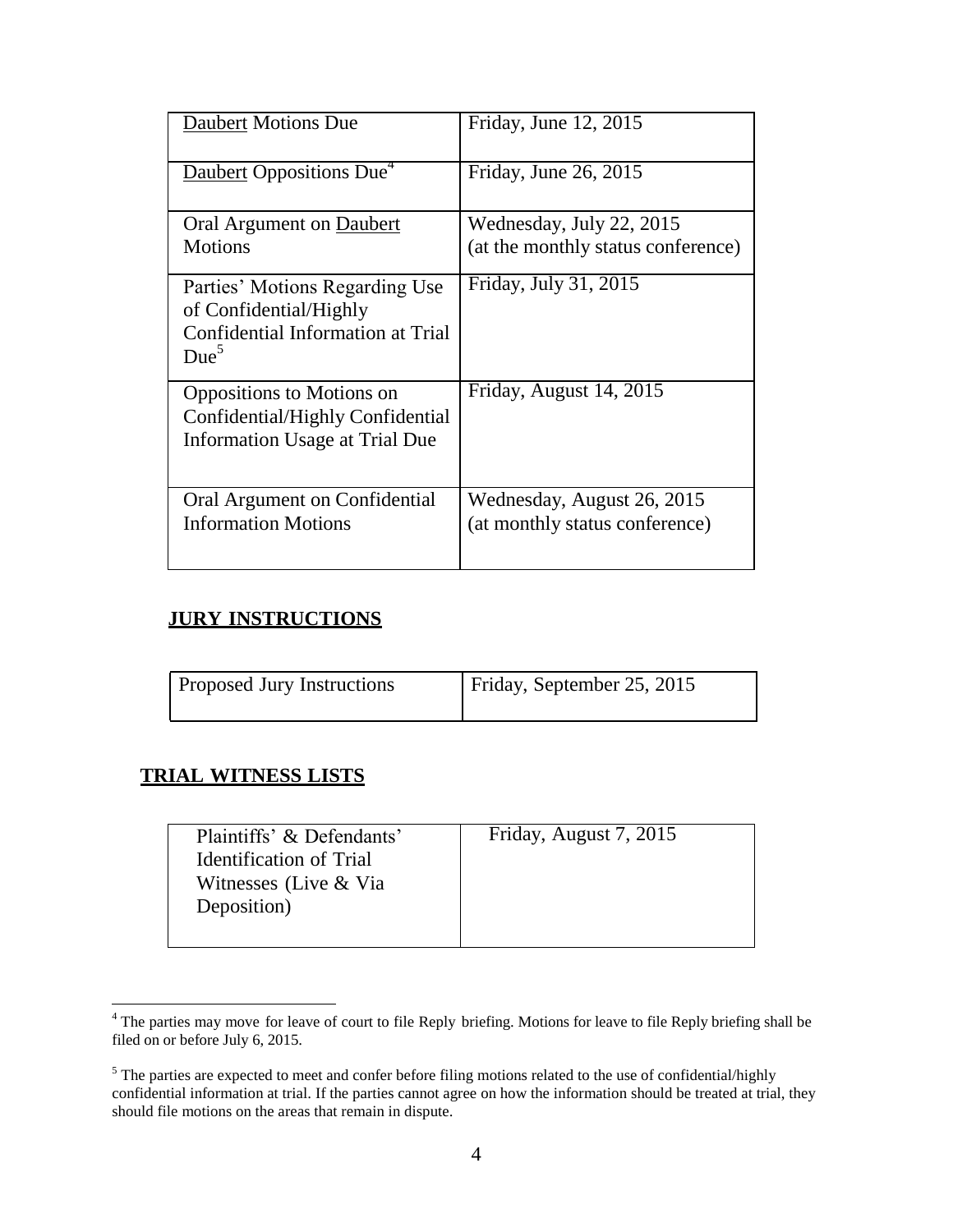| <b>Identification of Rebuttal</b><br>Witnesses | Friday, August 14, 2015 |
|------------------------------------------------|-------------------------|
|                                                |                         |

| Plaintiffs' & Defendants'<br>Preliminary Exhibit Lists                        | Friday, September 25, 2015 |
|-------------------------------------------------------------------------------|----------------------------|
| Meet and Confer Among<br><b>Counsel Concerning Case-</b><br>Specific Exhibits | Week of October 5, 2015    |

## **JURY QUESTIONNAIRES**

| Exchange of Parties'<br>Proposed Jury<br>Questionnaires                    | Monday, October 5, 2015  |
|----------------------------------------------------------------------------|--------------------------|
| Submission of Proposed,<br>Agreed Upon, Jury<br>Questionnaire to the Court | Monday, October 12, 2015 |

## 3. **DEPOSITION DESIGNATIONS**

 $\overline{\phantom{a}}$ 

The Court appreciates and understands that certain witness' testimony may be presented to the Jury in this case by previously preserved videotaped testimony that has been taken in these MDL proceedings. In order to help streamline the process of determining which previously preserved videotaped testimony may be admissible at trial, the Court will begin to review the parties' designations of which deposition testimony is relevant to this case.<sup>6</sup>

 $6$  A subsequent Order will be entered to address Deposition Designation Protocol and deadlines for parties' exchange of designations/counter designations.